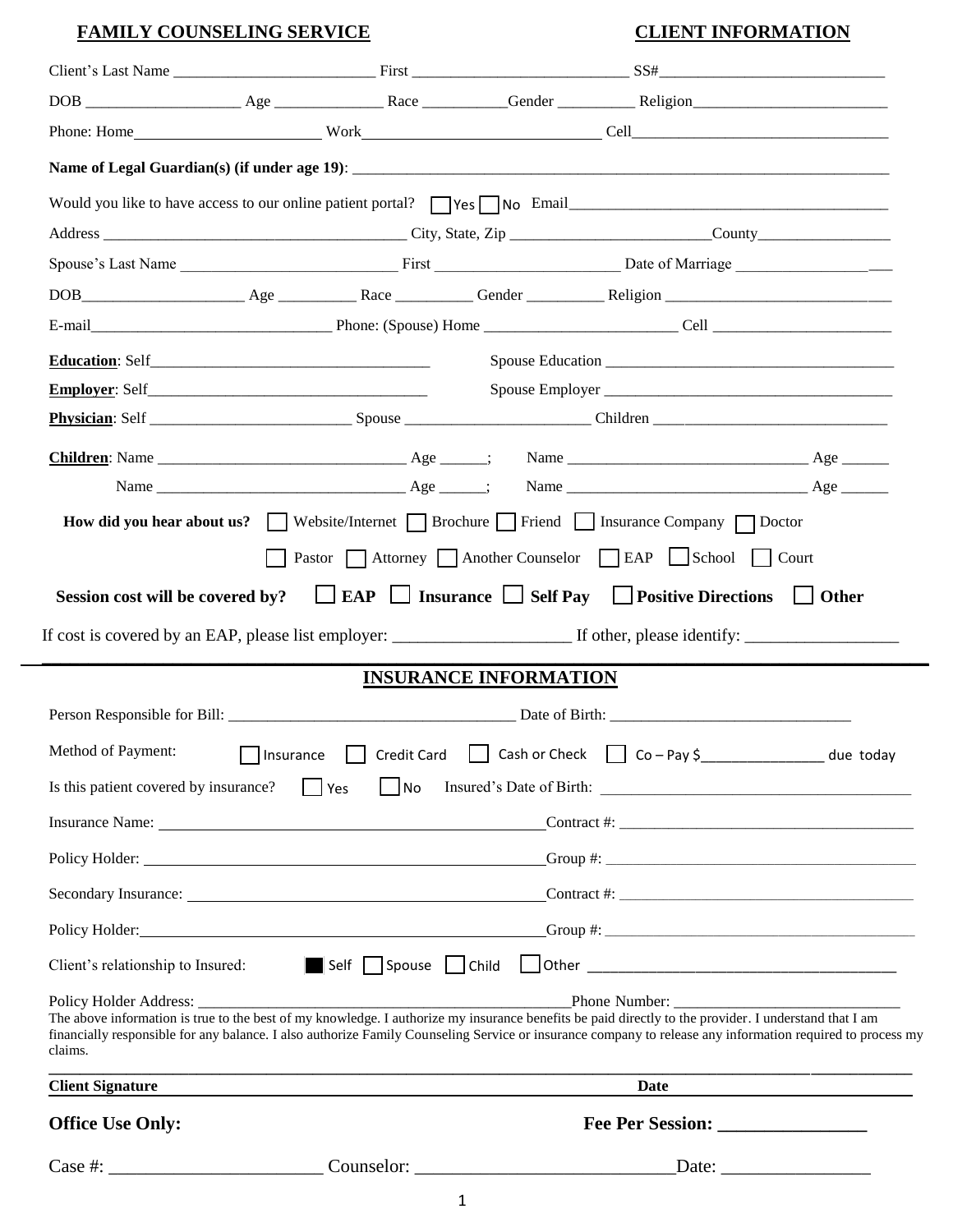| <b>Client Name:</b>                                                                           | Date:      |                         |                               |                                      |                           |
|-----------------------------------------------------------------------------------------------|------------|-------------------------|-------------------------------|--------------------------------------|---------------------------|
| Over the past 6 months, how often have you been<br>bothered by any of the following problems? | Not at all | $1 - 2$<br><b>Times</b> | <b>Several</b><br><b>Days</b> | <b>More</b><br>than half<br>the days | <b>Nearly</b><br>everyday |
| Depressed mood (feeling sad, empty)                                                           |            |                         |                               |                                      |                           |
| Feelings of hopelessness                                                                      |            |                         |                               |                                      |                           |
| Diminished interest or pleasure in activities                                                 |            |                         |                               |                                      |                           |
| Weight loss of over 5% in the past month when not<br>dieting                                  |            |                         |                               |                                      |                           |
| Decrease or increase in appetite                                                              |            |                         |                               |                                      |                           |
| Problems getting enough sleep or sleeping too much                                            |            |                         |                               |                                      |                           |
| Moving or speaking so slowly that other people have<br>noticed                                |            |                         |                               |                                      |                           |
| Fidgety or restless/moving around more than usual                                             |            |                         |                               |                                      |                           |
| Fatigue or loss of energy                                                                     |            |                         |                               |                                      |                           |
| Diminished ability to think, concentrate or make<br>decisions                                 |            |                         |                               |                                      |                           |
| Recurrent thoughts of death                                                                   |            |                         |                               |                                      |                           |
| Feelings of low self-worth                                                                    |            |                         |                               |                                      |                           |
| Anxiety in social settings                                                                    |            |                         |                               |                                      |                           |
| Feeling anxious overall                                                                       |            |                         |                               |                                      |                           |
| Feelings of losing control                                                                    |            |                         |                               |                                      |                           |
| Excessive worry                                                                               |            |                         |                               |                                      |                           |
| Feeling restless, or on edge                                                                  |            |                         |                               |                                      |                           |
| Irritability                                                                                  |            |                         |                               |                                      |                           |
| Tension                                                                                       |            |                         |                               |                                      |                           |
| Feelings of panic                                                                             |            |                         |                               |                                      |                           |
| Socially withdrawn                                                                            |            |                         |                               |                                      |                           |
| Making careless mistakes                                                                      |            |                         |                               |                                      |                           |
| Do not complete tasks                                                                         |            |                         |                               |                                      |                           |
| Difficulty staying organized or focused                                                       |            |                         |                               |                                      |                           |
| Forgetful                                                                                     |            |                         |                               |                                      |                           |
| Confused                                                                                      |            |                         |                               |                                      |                           |
| Disoriented                                                                                   |            |                         |                               |                                      |                           |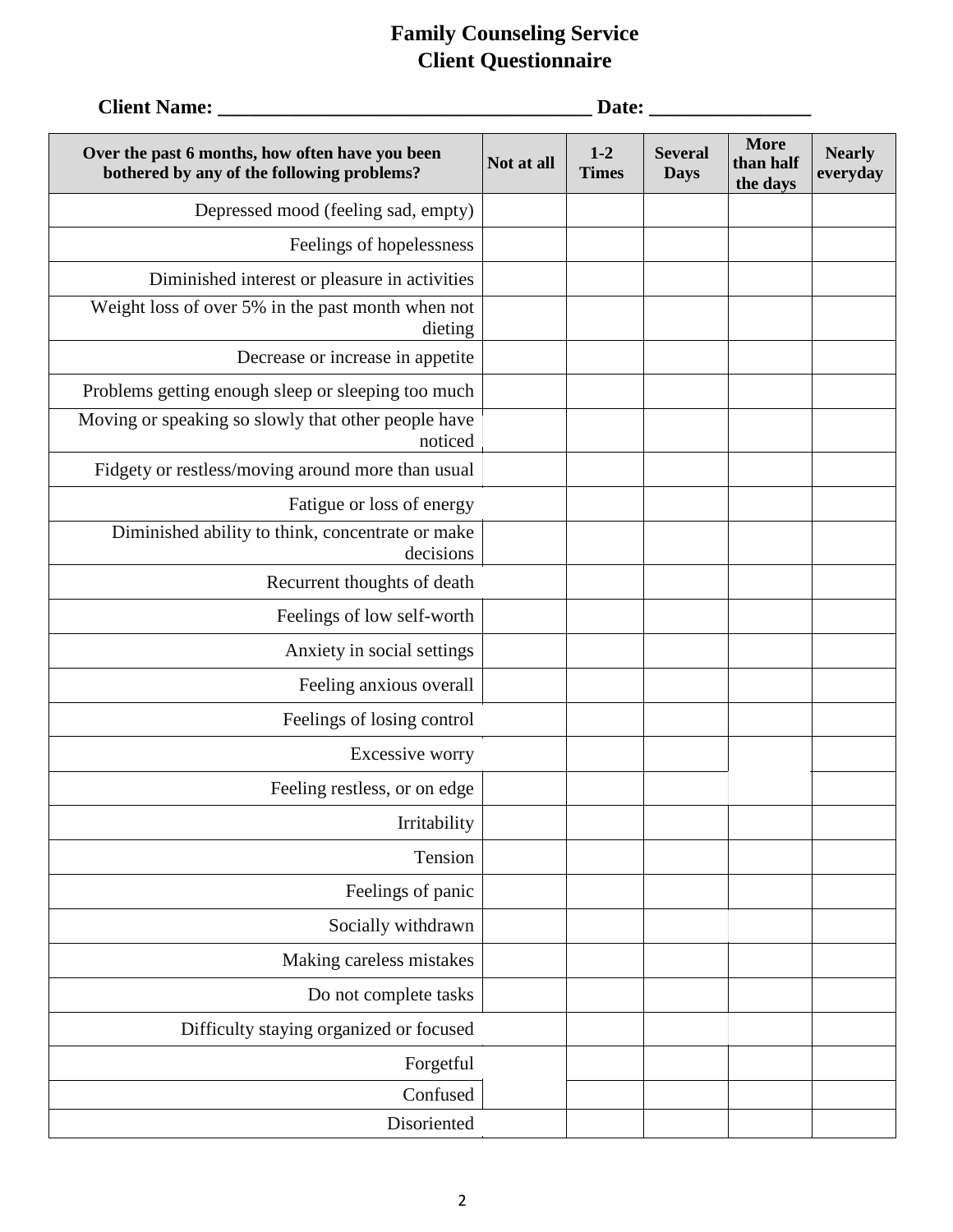| Over the past 6 months, how often have you been<br>bothered by any of the following problems? | Not at all | $1 - 2$<br><b>Times</b> | <b>Several</b><br><b>Days</b> | <b>More</b><br>than half<br>the days | <b>Nearly</b><br>everyday |
|-----------------------------------------------------------------------------------------------|------------|-------------------------|-------------------------------|--------------------------------------|---------------------------|
| Compulsive checking or counting                                                               |            |                         |                               |                                      |                           |
| Indecisiveness                                                                                |            |                         |                               |                                      |                           |
| Feeling emotionally distant from others                                                       |            |                         |                               |                                      |                           |
| Racing thoughts                                                                               |            |                         |                               |                                      |                           |
| Impulsiveness                                                                                 |            |                         |                               |                                      |                           |
| Recurrent or distressing dreams                                                               |            |                         |                               |                                      |                           |
| Sexual problems                                                                               |            |                         |                               |                                      |                           |
| Gender concerns                                                                               |            |                         |                               |                                      |                           |
| I don't like my body                                                                          |            |                         |                               |                                      |                           |
| Intense fear of weight gain                                                                   |            |                         |                               |                                      |                           |
| I do risky or dangerous things                                                                |            |                         |                               |                                      |                           |
| Binge eating                                                                                  |            |                         |                               |                                      |                           |
| Laxative abuse                                                                                |            |                         |                               |                                      |                           |
| People talk about me                                                                          |            |                         |                               |                                      |                           |
| Some people want to hurt me                                                                   |            |                         |                               |                                      |                           |
| I hear voices or sounds others do not hear                                                    |            |                         |                               |                                      |                           |
| I see things others do not see                                                                |            |                         |                               |                                      |                           |
| I smell things others do not smell                                                            |            |                         |                               |                                      |                           |
| My symptoms significantly impact my social, work, or<br>family life.                          |            |                         |                               |                                      |                           |
| Sometimes I think I would be better off dead                                                  |            |                         |                               |                                      |                           |
| I think of hurting myself in some way                                                         |            |                         |                               |                                      |                           |
| I have engaged in self-mutilation                                                             |            |                         |                               |                                      |                           |
| I have tried to hurt myself                                                                   |            |                         |                               |                                      |                           |
| Thoughts of hurting someone else                                                              |            |                         |                               |                                      |                           |

Have you ever been exposed to a significant traumatic event, such as a violent event, serious accident, life-endangering event or other life-changing incident? | | YES | | NO

In your own words, please describe what has led you to seek counseling?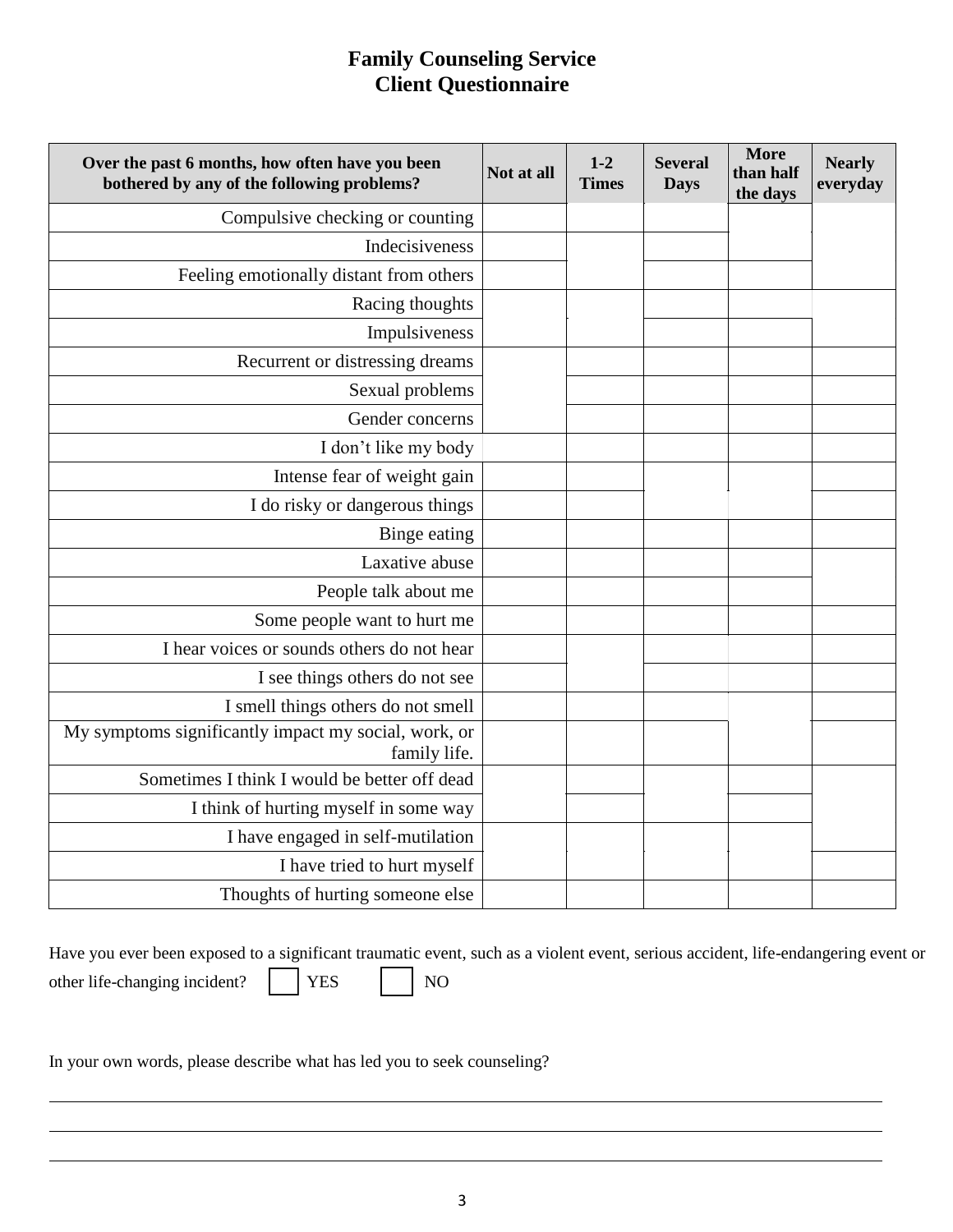### **Personal Medical History:**

| <b>Medication Name</b>                                                                             | <b>Total Daily Dosage</b>      | <b>Estimated Start Date</b>                                                                          |
|----------------------------------------------------------------------------------------------------|--------------------------------|------------------------------------------------------------------------------------------------------|
| List any other current prescription medications and how often you take them: (if none, write none) |                                |                                                                                                      |
| <b>Medication Name</b>                                                                             | <b>Total Daily Dosage</b>      | <b>Estimated Start Date</b>                                                                          |
|                                                                                                    |                                | Please list any psychiatric medications you are taking, even if prescribed by your family physician. |
| <b>Current Psychiatric Medications:</b>                                                            |                                |                                                                                                      |
|                                                                                                    |                                |                                                                                                      |
|                                                                                                    |                                | Do you have any past medical problems, hospitalization, or surgeries?                                |
|                                                                                                    |                                | Do you have any other current medical problems? _________________________________                    |
|                                                                                                    |                                |                                                                                                      |
| Cancer (type)                                                                                      |                                | Other                                                                                                |
|                                                                                                    | Stomach or intestinal problems | Liver problems                                                                                       |
|                                                                                                    | Asthma/respiratory problems    | Head trauma                                                                                          |
| Diabetes                                                                                           |                                | High blood pressure                                                                                  |
| <b>Kidney Disease</b>                                                                              |                                | <b>High Cholesterol</b>                                                                              |
| <b>Chronic Fatigue</b>                                                                             |                                | Chronic pain                                                                                         |
| Liver Disease                                                                                      |                                | Epilepsy or seizures                                                                                 |
| Anemia                                                                                             |                                | <b>Heart Disease</b>                                                                                 |
| <b>Thyroid Disease</b>                                                                             |                                | Fibromyalgia                                                                                         |